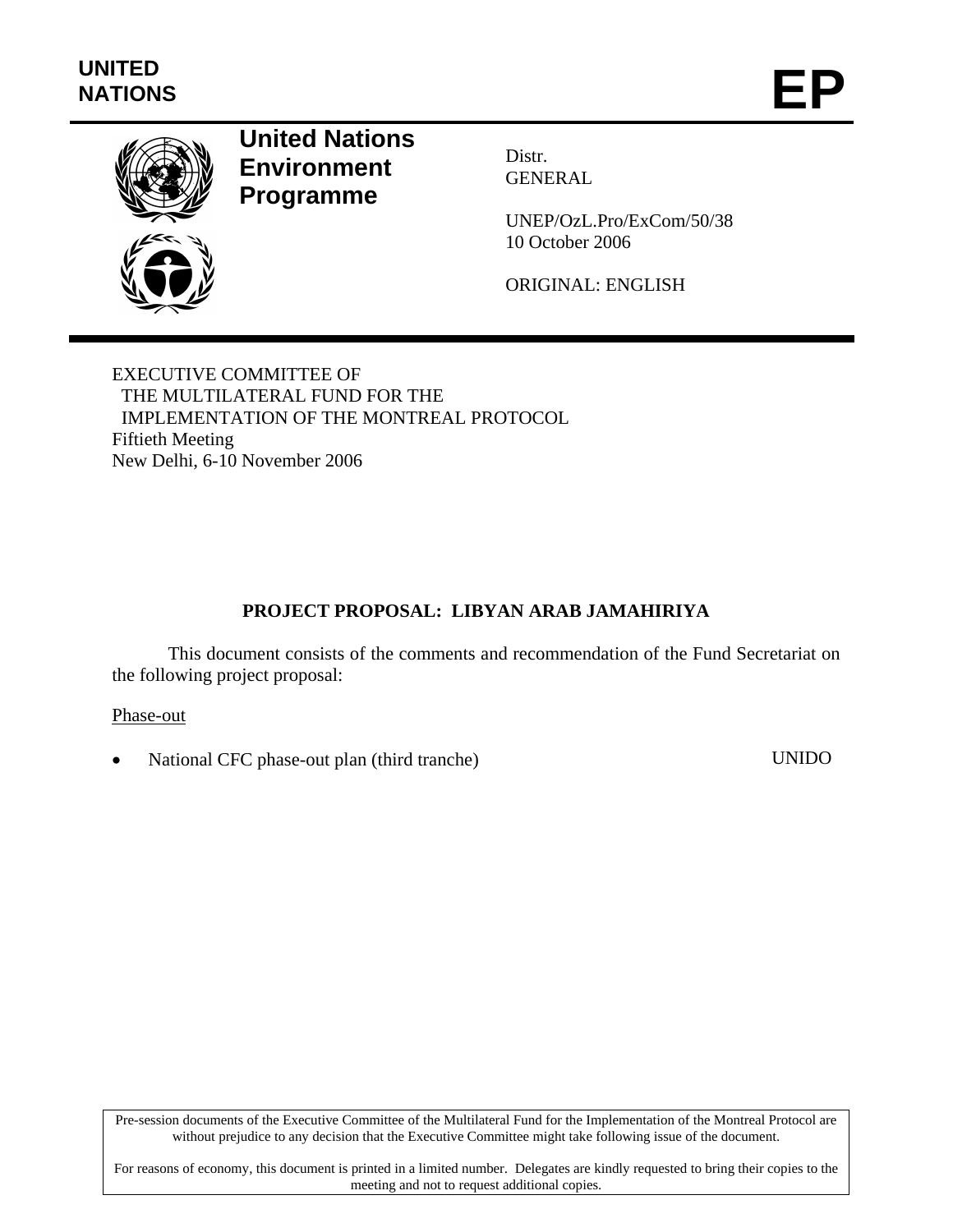#### **PROJECT EVALUATION SHEET – MULTI-YEAR PROJECTS LIBYAN ARAB JAMAHIRIYA**

#### **PROJECT TITLE BILATERAL/IMPLEMENTING AGENCY**

National CFC phase-out plan (third tranche) UNIDO

#### **NATIONAL CO-ORDINATING AGENCY:** Committee on Climate Change

#### **LATEST REPORTED CONSUMPTION DATA FOR ODS ADDRESSED IN PROJECT A: ARTICLE-7 DATA (ODP TONNES, 2005**, **AS OF SEPTEMBER 2006)**

| 22.0 |  |
|------|--|
|      |  |

#### **B: COUNTRY PROGRAMME SECTORAL DATA (ODP TONNES, 2005**, **AS OF SEPTEMBER 2006)**

| ODS                                        | Aerosol | Foam | Ref. | ODS  | Solvents | Process agent | Fumigant |
|--------------------------------------------|---------|------|------|------|----------|---------------|----------|
| $TEC-1.$                                   |         | 66.0 | 31.0 | MeBr | -        |               | 96.0     |
| $\cap$ F $\cap$<br>1 <sub>0</sub><br>$-14$ |         |      | 99.0 |      |          |               |          |

**CFC consumption remaining eligible for funding (ODP tonnes)** 0

#### **CURRENT YEAR BUSINESS PLAN:** Total funding US \$299,000: total phase-out 50.1 ODP tonnes.

|            | PROJECT DATA                                  | 2003      | 2004     | 2005     | 2006    | 2007         | 2008         | 2009         | 2010         | <b>Total</b> |
|------------|-----------------------------------------------|-----------|----------|----------|---------|--------------|--------------|--------------|--------------|--------------|
| <b>CFC</b> | <b>Montreal Protocol limits</b>               | 710       | 610      | 358      |         | 107          |              | $\mathbf{0}$ | $\Omega$     |              |
| (ODP       | Annual consumption limit                      | 700       | 461      | 300      | 176     | 52           | 11.6         | $\Omega$     | $\Omega$     |              |
| tonnes)    | Annual phase-out from ongoing projects        | 239       | 10.5     | $\Omega$ | 0       | $\Omega$     | $\Omega$     | $\Omega$     | $\Omega$     | 249.5        |
|            | Annual phase-out newly addressed              | $\Omega$  | 150.5    | 124      | 124     | 40.4         | 11.6         | $\Omega$     | $\Omega$     | 450.5        |
|            | Annual unfunded phase-out                     | 239       | 161      | 124      | 124     | 40.4         | 11.6         | $\Omega$     | $\Omega$     | 700          |
|            | <b>TOTAL ODS CONSUMPTION TO BE PHASED OUT</b> | $\bf{0}$  | 150.5    | 124      | 124     | 40.4         | 11.6         | $\bf{0}$     | $\mathbf{0}$ | 450.5        |
|            | Total ODS consumption to be phased-in (HCFCs) |           |          |          |         |              |              |              |              |              |
|            | Project cost as originally submitted (US \$)  |           |          |          |         |              |              |              |              |              |
|            | Final project costs (US \$):                  |           |          |          |         |              |              |              |              |              |
|            | Funding for UNIDO                             | 1,500,000 | $\Omega$ | 720,000  | 277,947 | $\Omega$     | $\Omega$     | $\Omega$     | $\Omega$     | 2,497,947    |
|            | <b>Total project funding</b>                  | 1,500,000 | $\bf{0}$ | 720,000  | 277,947 | $\mathbf{0}$ | $\mathbf{0}$ | $\mathbf{0}$ | $\mathbf{0}$ | 2,497,947    |
|            | Final support costs (US \$):                  |           |          |          |         |              |              |              |              |              |
|            | Support cost for UNIDO                        | 112,500   | $\Omega$ | 54,000   | 20,846  | $\Omega$     | $\Omega$     | $\Omega$     | $\Omega$     | 187,346      |
|            | <b>Total support costs</b>                    | 112,500   | $\bf{0}$ | 54,000   | 20,846  | $\mathbf{0}$ | 0            | $\mathbf{0}$ | $\mathbf{0}$ | 187,346      |
|            | TOTAL COST TO MULTILATERAL FUND (US \$)       | 1,612,500 | $\bf{0}$ | 774,000  | 298,793 | $\mathbf{0}$ | 0            | $\mathbf{0}$ | $\mathbf{0}$ | 2,685,293    |
|            | Final project cost effectiveness (US \$/kg)   |           |          |          |         |              |              |              |              |              |

**FUNDING REQUEST:** Approval of funding for the third tranche (2006) as indicated above.

| SECRETARIAT'S RECOMMENDATION | Pending |
|------------------------------|---------|
|                              |         |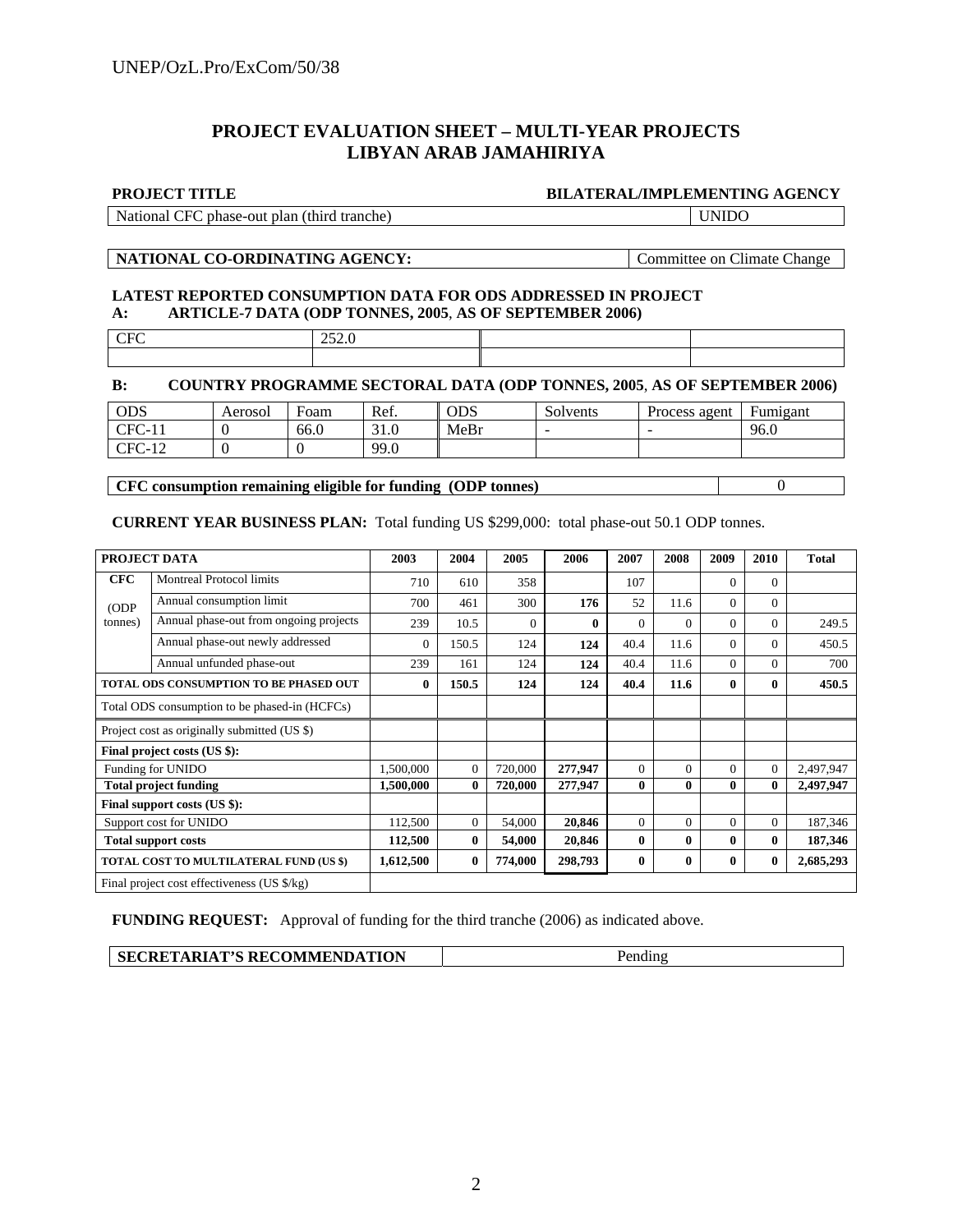# **PROJECT DESCRIPTION**

1. On behalf of the Government of the Libyan Arab Jamahiriya, UNIDO has submitted a request amounting to US \$277,947, plus agency support cost of US \$20,846, for the third tranche of the National CFC phase-out plan. UNIDO has also submitted a verification report regarding the 2004 and 2005 CFC consumption, together with the 2005 progress report and 2006 annual implementation programme.

#### Background

2. At its 41st Meeting, the Executive Committee approved in principle US \$2,497,947 (excluding agency support costs) for the implementation of the national CFC phase-out plan for the Libyan Arab Jamahiriya to enable the Government of the Libyan Arab Jamahiriya to achieve complete phase-out of CFCs. The plan targeted the refrigeration manufacturing and servicing sectors, as well as the foam sector, with UNIDO as the lead implementing agency. The Executive Committee also approved the first tranche amounting to US \$1,500,000 for the implementation of the 2004 annual work programme.

3. On behalf of the Government of the Libyan Arab Jamahiriya, UNIDO submitted to the 45th Meeting a request for the release of the second funding tranche for the 2005 annual implementation programme. Following a discussion, the Executive Committee agreed on decision 45/50, approving the 2005 annual work programme and the requested tranche in the amount of US \$720,000, plus agency support costs of US \$54,000 for UNIDO, subject to the proviso that:

- (a) No disbursement should be made until 2004 Article 7 data had been officially reported to the Ozone Secretariat;
- (b) Written confirmation had been received regarding the enactment of legislation establishing a system for licensing imports and exports of ODS in the Libyan Arab Jamahiriya; and
- (c) The outstanding reports on the 2002 and 2003 implementation of the Libyan Arab Jamahiriya's country programme had been provided to the Fund Secretariat.

#### 2005 Progress report

4. In the refrigeration manufacturing sector, six eligible companies have been provided with non-CFC based foam and refrigeration equipment. The equipment provided was installed and commissioned. The companies have been using HFC-134a as a refrigerant since May 2005 and started trial production using HCFC-141b as a blowing agent as of November 2005.

5. With regard to the foam component, the implementation of nine individual investment projects was completed by UNDP in 2005. Additionally, 15 companies in different foam subsectors have been identified by UNIDO as eligible for receiving assistance from the Multilateral Fund under the NPP. Foaming equipment was purchased for all 15 companies. Implementation is on-going. The package of equipment for 10 flexible block producing companies has been installed. CFC-based production was stopped. The production equipment for two rigid foam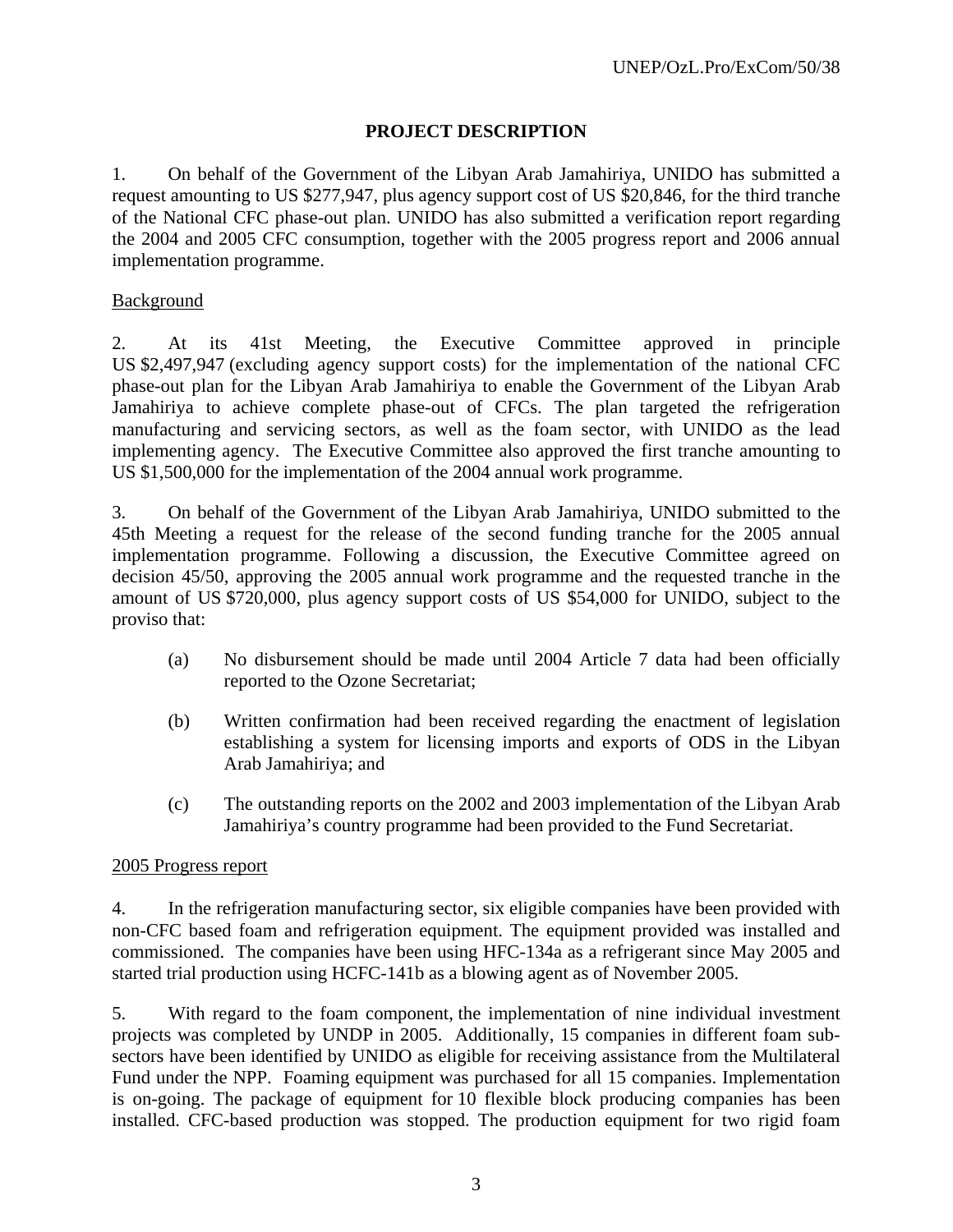producers and three remaining flexible slab stock producing companies has been delivered. The installation, commissioning, and start-up trials are scheduled for November 2006.

6. In the refrigeration servicing sector, a second "train-the-trainers" workshop on good refrigerant management practices was held in February 2005 with the participation of 25 trainees from the technical schools and large refrigeration servicing workshops and refrigeration companies. The training-of-trainers programme has been completed. The second phase, namely, the training of technicians invited from 30 refrigeration servicing workshops, has been carried out with the assistance of trainers.

7. Recovery and recycling equipment has been provided to 5 large-sized refrigeration servicing workshops, to 20 medium-sized workshops and 5 MAC workshops.

8. Concerning providing support for customs, two additional training courses for customs officers were held in 2005, and 10 ODS refrigerant identification kits were purchased and provided to customs offices. Altogether, 173 customs officers have been trained. The customs training component has been completed.

9. A draft of the ODS legislation has been prepared by an international expert. The legislation has been reviewed by a committee, including representatives of the customs department. The NOU informed UNIDO that the enactment of legislation establishing a system for licensing imports and exports of ODS is in process and will be finalized in 2006.

10. The National Committee on Climate Change of the Libyan Arab Jamahiriya is the entity responsible for issuing ODS the import quota through the Environment General Authority (member of the Committee). The NOU has issued the quotas for 2005 in line with the Agreement. Importers can only place orders to import ODS with the NOU's approval.

# Financial status of the national ODS phase-out plan,

11. UNIDO provided the following information regarding the financial status of the first and second tranches:

#### **Financial status of the national ODS phase-out plan, first and second tranches**

| <b>NPP</b> Activities                                       | Approved (US \$) | <b>Expenditure (US \$)</b> |  |
|-------------------------------------------------------------|------------------|----------------------------|--|
| Commercial refrigeration manufacturing sector               |                  |                            |  |
| Equipment procurement, technical assistance and consultancy | 378,900          | 363,430                    |  |
| Incremental operating costs                                 | 33,157           | 0                          |  |
| <b>Customs Training</b>                                     |                  |                            |  |
| Workshops                                                   | 48,800           | 47,000                     |  |
| Refrigerant identifiers                                     | 12,000           | 10,480                     |  |
| Refrigeration service sector                                |                  |                            |  |
| Equipment procurement for the training centres              | 15,000           | 12,268                     |  |
| "Train-the-trainers" workshops                              | 45,580           | 47,000                     |  |
| Provision of recovery and recycling equipment               | 210,103          | 111,362                    |  |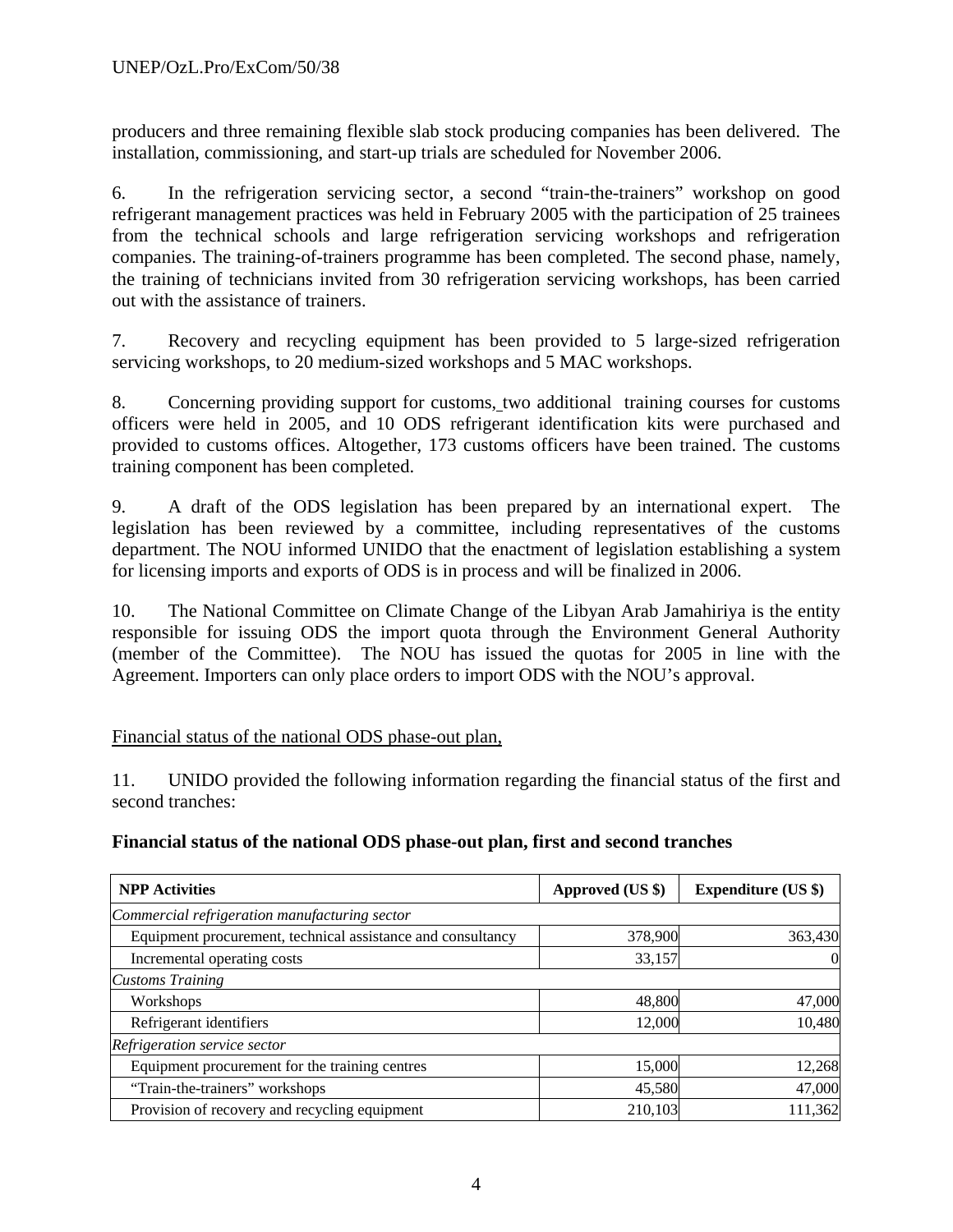| <b>NPP</b> Activities                                                                      | Approved (US \$) | <b>Expenditure (US \$)</b> |  |
|--------------------------------------------------------------------------------------------|------------------|----------------------------|--|
| <b>Foam Sector</b>                                                                         |                  |                            |  |
| Equipment procurement including technical assistance<br>and consultancy in the foam sector | 1,411,460        | 1,393,460                  |  |
| <i>Programme management</i>                                                                |                  |                            |  |
| Programme management and monitoring                                                        | 65,000           | 33,000                     |  |
| <b>TOTAL</b>                                                                               | 2,220,000        | 2,018,000                  |  |

# Verification report

11. As per the Agreement, UNIDO submitted a verification report on the achievement of the national consumption targets set out in the NPP for the Libyan Arab Jamahiriya. The report was prepared by a local consultant hired by UNIDO. The report covers verification of CFC import and consumption data for 2004 and 2005. According to the verification report, the consultant examined data provided to him by the National Ozone Office and the Customs Administration Department. The consultant took into account the import quotas issued to importers as well as the actual import data made available to him through customs. The quotas issued for CFC import in 2004 and 2005 amounted to 461 ODP tonnes and 248 ODP tonnes respectively. Actual import was 459 ODP tonnes in 2004 and 246 ODP tonnes in 2005. According to the Agreement, the 2004 and 2005 maximum CFC allowable consumption was established at the level of 461 ODP tonnes and 300 ODP tonnes respectively. The consultant also reviewed CFC consumption of enterprises with on-going and completed investment activities, national legislation policies, and procedures on ODS imports, as well as the system for collecting data on ODS consumption. The consultant identified that actual 2005 CFC consumption in the foam, refrigeration manufacturing and servicing sectors amounted to 196 ODP tonnes. The difference of 52 ODP tonnes between actual CFC consumption and total 2005 import is attributed to stockpiling by importers anticipating future shortages in supply.

#### 2006 Annual Implementation Programme

12. The 2006 annual implementation programme has established a reduction target of a further 20 ODP tonnes of CFC consumption, to comply with the 2006 target of total allowable CFC consumption of 176 ODP tonnes. The following activities are proposed: further strengthening the national system for project implementation; training the remaining refrigeration servicing technicians; providing refrigeration and MAC servicing workshops with recovery and recycling equipment; enacting the ODS legislation; and initiating activities to introduce the ban on imports of ODS-based equipment in 2006

#### 13. The 2006 annual budget is presented in the following table.

| <b>Activity</b>                                               | <b>Planned Expenditures (US \$)</b> |
|---------------------------------------------------------------|-------------------------------------|
| Project management                                            | 55,000                              |
| Provision of servicing tools and recovery/recycling equipment | 187.947                             |
| Training of servicing technicians                             | 35,000                              |
| <b>TOTAL</b>                                                  | 277,947                             |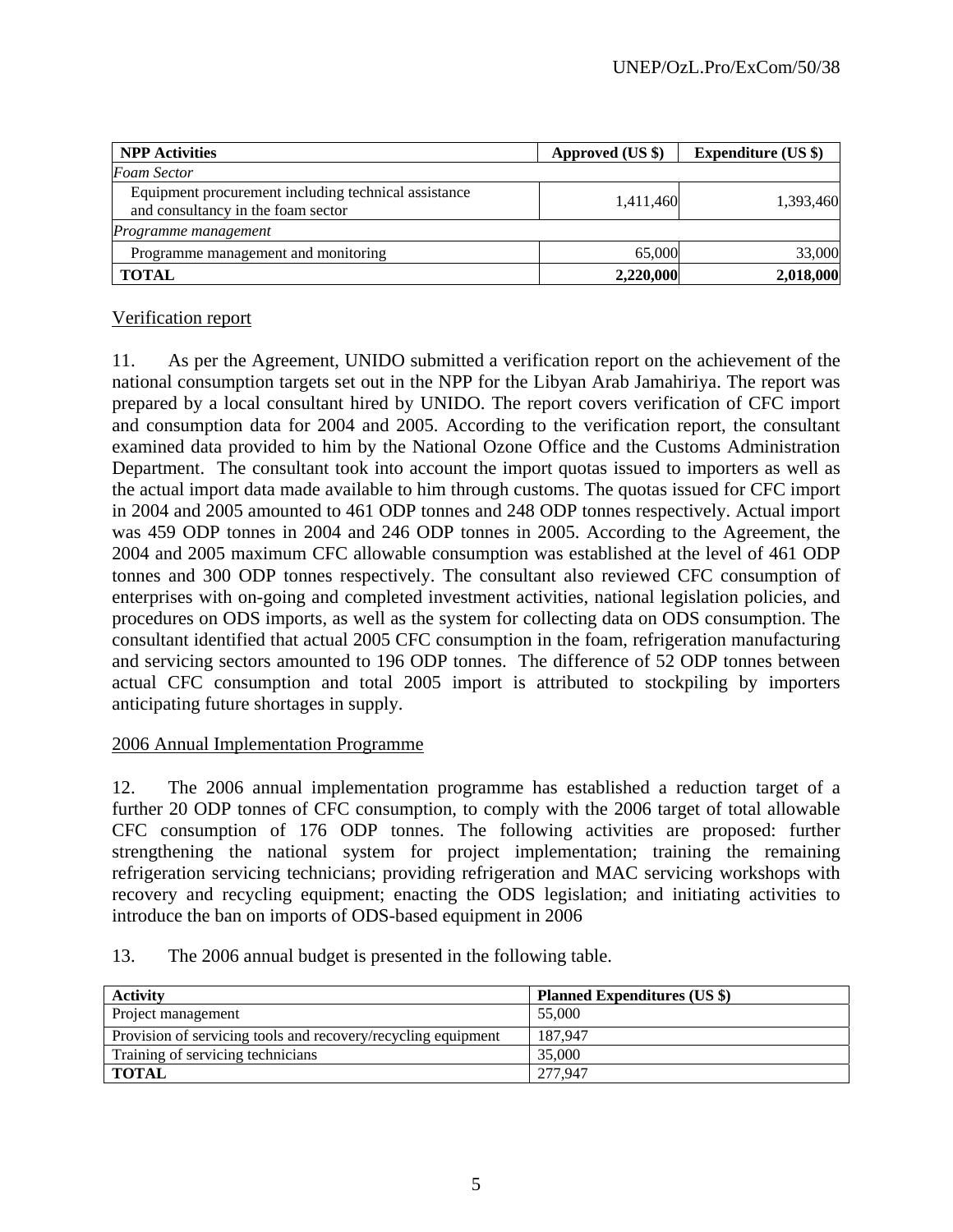# **SECRETARIAT'S COMMENTS AND RECOMMENDATION**

# **COMMENTS**

#### Issues related to the current request

14. The Secretariat noted from the verification report that, in the Libyan Arab Jamahiriya, apart from the major importer Tripoli Gas Sales Company, which is a publicly owned company, there are a number of private and oil companies importing CFCs for their needs. The consultant could not identify all of the importers. He was only able to identify two of them. This indicates that the endorsement of the licensing system by the Government will reinforce the legislation and constitute a solid basis for the control of ODS imports and consumption in the Libyan Arab Jamahiriya. The Secretariat has also identified a number of technical issues which are still under discussion between the Secretariat and UNIDO.

15. The progress report and verification reports show that a system for issuing of import quotas and licenses was operational, and that it supported control of CFC imports in 2005.

#### Issues related to the approval of the second tranche as per decision 45/50

16. The Secretariat noted that about 72% of the second tranche of US \$720,000 has been disbursed by UNIDO to implement activities under the NPP in 2005-2006. The Secretariat has drawn UNIDO's attention to decision 45/50, which placed a condition on the disbursement of the tranche that written confirmation needed to be first received confirming the enactment of legislation establishing a system for licensing imports and exports of ODS in the Libyan Arab Jamahiriya. While provisos (a) and (c) of decision 45/50 have been fulfilled, the progress report and the verification reports indicate that the required confirmation of enactment of legislation has not been supplied yet.

17. UNIDO provided copies of a number of letters signed by officers from the National Committee for Climate Change (NCCC), dated between 21 September and 4 October, 2006. These letters all confirm that the licensing unit of the Environment General Authority (a subordinate body of NCCC) does not authorize the import of CFCs and methyl bromide in excess of established quotas specified by the NOU. In none of those letters does the Government state that the legislation has been enacted, and in some letters, e.g. the latest, states that "official enactment of the legislation is delayed due to procedural matters and is expected to be finalized by the end of 2006". UNIDO did not discuss with the Secretariat its intention to disburse funds from the second tranche, despite the evident lack of clarity regarding the fulfilment of the Executive Committee's requirement for written confirmation of the enactment of legislation.

18. UNIDO stated its belief that the progress made in establishing the licensing and import quota system in the Libyan Arab Jamahiriya could be considered an argument indicating that decision 45/50 had been fulfilled. UNIDO further advised that two officers had witnessed the functioning of the licensing system during a mission to the country.

19. Regarding the actual status of the legislation, the Secretariat reminded UNIDO that very similar explanations had been provided by UNIDO prior to the  $45<sup>th</sup>$  Meeting last year. According to the report of the  $45<sup>th</sup>$  Meeting, the representative of UNIDO advised the Executive Committee that, with regard to the licensing system, the legislation had been prepared with